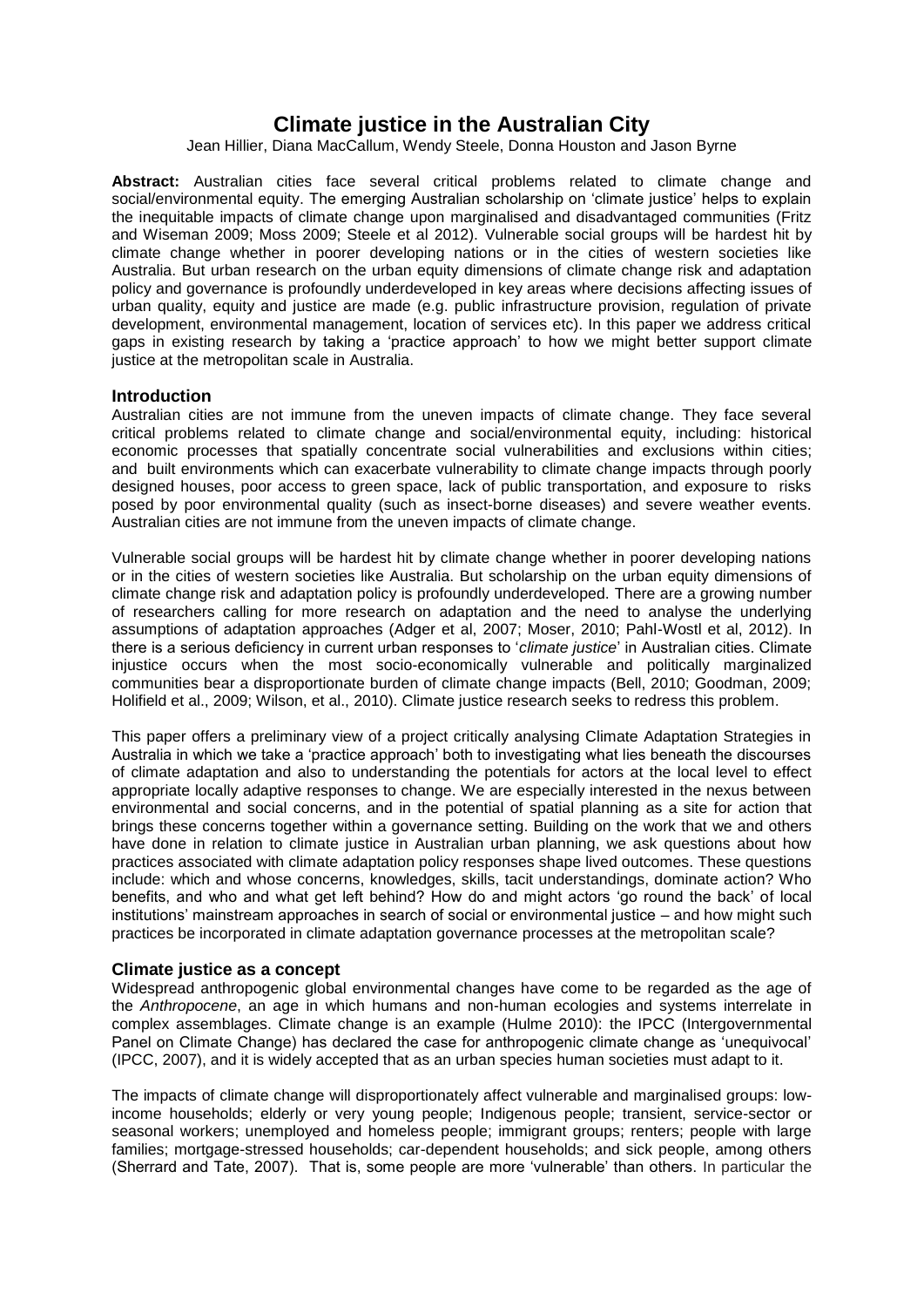capacity for climate change to compound existing vulnerabilities such as poverty, loss of biodiversity or degradation has been identified (O'Brien & Liechenko, 2000).

Previously, we have argued for the need for an engaged, robust and material understanding of *urban climate justice* in planning that recognises: that climate change is a crisis of society as well as environment, wherein the impacts are felt most by the most marginalised sectors of society (both human and non-human) – not only at the global scale, but at within cities and suburbs as well; that society, economy and nature are *all*, simultaneously, mutually and constantly, reconfigured by the ways that urban relations are played out; and that as a result we must better take into account the complex links between human society and the natural environment, currently locked into processes that remain hardwired to spatial, temporal and economic models of growth that are not equitable, not eco-sensitive – and not substantively oriented towards transitioning to low-carbon futures (Steele et al. 2012).

Climate justice acknowledges that in the face of potentially catastrophic climatic change, significant challenges have emerged that threaten the human world, the non-human world, sustainability and governance and decision-making more generally (Adger et. al. 2006). To this end Barnett (2006, p.115) identifies five key aspects to understanding climate justice: [i] the responsibility for climate change is not equally distributed; [ii] climate change will not affect all people equally with some people and groups more vulnerable; [iii] this vulnerability is determined by political-economic processes that benefit some more than others; [iv]climate change will compound under development because of the processes of disadvantage embedded within the (neo) liberal political-economic status quo; and [v] climate change policies may themselves create unfair outcomes by exacerbating, maintaining or ignoring existing and/ or future inequalities.

Yet the emergent climate justice agenda has barely started to penetrate political discourses surrounding cities - particularly within the developed country context. In highly urbanized countries like Australia for example the uneven impacts of the climate crisis will be felt most in the largest cities, where most of the countries' human populations reside. Within urban governance and planning frameworks closely linked to a neoliberal model of economic growth, making the necessary justice links between economic, social and ecological vulnerability remains on the margins. Even within particularly within the context of adaptation issues of climate justice barely register (MacCallum et al forthcoming).

The IPCC (2001) define adaptation as 'adjustment in natural or human systems in response to actual or expected climatic *stimuli* or their effects, which moderates harm or exploits beneficial opportunities. They further define six overlapping categories of adaptation: anticipatory, autonomous, planned, private, public and reactive. Approaches to adaptation range from strategies aimed at long-term planning for anticipated changes through short-term responses to already-apparent change to urgent coping strategies for extreme events and disasters such as flooding (Fussel, 2007; Ireland, 2010; Smit et al, 1999; Yamin et al, 2005). It may be a function of the style in which many such strategies are written, but they appear to overestimate institutions' knowledge of what should be done, when and how, with an over-reliance on a select few mainstream instruments. The innovativeness, diversity, local appropriateness and sometimes the spontaneity of community and NGO approaches tend to be undervalued or discounted (Ireland and McKinnon, 2013).

A number of researchers have also identified evaluation and monitoring of adaptation strategies as important elements of climate adaptation planning (UNDP 2007). Most work to date has largely centred on evaluating substantive content of adaptation strategies, especially risk assessments, while spatial planning-related content tends to be either passed over or confined to infrastructure provision and/or disaster response. Evaluation rarely examines or critiques relations between the upstream strategy-development processes that lead to such content (Preston et al, 2011) and social and environmental justice aspects of the Strategies.

Largely derived from fields of hazard management and engineering, there is now a recognised 'science of vulnerability', emphasising quantitative modelling (see, for example, Dwyer et al, 2004; King and MacGregor, 2000; Tait, 2012 amongst many others). Many commonly-used approaches are 'interesting for scientists but of low policy relevance' (Nelson et al, 2010: 13). Vulnerability is defined broadly by Ireland and McKinnon (2013: 2) as 'the function of exposure and sensitivity to certain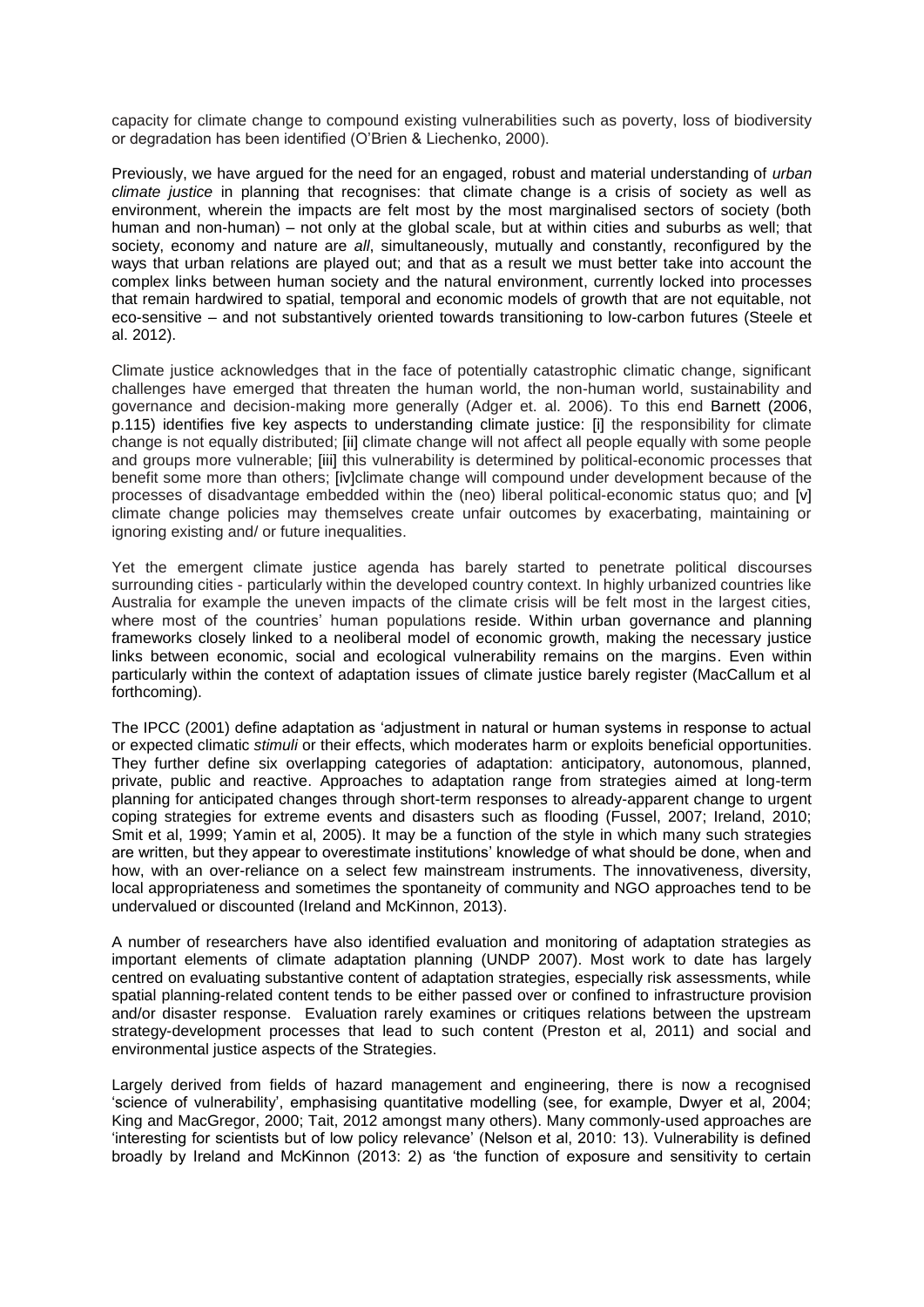conditions'. Within this definition, pre-existing social, economic, political and environmental conditions become important structural contexts.

However, many empirical examples of modelling and/or mapping vulnerabilities have significant limitations – they do not reveal the institutional drivers of vulnerability, such as political conditions, local government policy, welfare and emergency services capabilities etc; they can do little to redress the problems identified; they are dominated by a preoccupation with biophysical processes; they can entrench technocratic proclivities; and they make a limited contribution to framing injustice. And they only reflect the original variables used to frame vulnerability (e.g. age, gender, income, disability, employment status, housing tenure, indigeneity etc). For these reasons, we urgently need new approaches: we need to re-engage with vulnerable groups who reside in hazardous places, and to critically examine whether vulnerabilities are assessed and addressed in a manner consistent with notions of justice (Houston 2008; Fritze & Wiseman 2009; Moss 2009).

*Environmental* justice has traditionally been applied to redressing the inequitable distribution of environmental goods (parks, good airflow etc.) and harms (pollution, poor sanitation, etc.) within places, and now has a climate change dimension (Byrne 2010; Houston 2008). But much of the current discourse on *climate* justice is conceived, organized and mobilized by activist/not-for profit community groups or the legal profession (Dryzek 2005). The former focus on the distributional injustices faced by the global south (i.e. developing nations), whist the latter focuses on the substantive procedural injustices relating to issues of access and representation. The field has largely ignored the developed country context and the urban governance setting within it, allowing technical economic and scientific environmental – rather than justice – discourses to dominate debate and government guidance (see AGO, 2006, 2007). This is exemplified specifically in relation to the dominance of risk assessment in Australian local government climate adaptation plans which often focus on selected risks which can be easily quantified and predicted (MacCallum et al. forthcoming).

To this end, we regard climate justice slightly differently from the more global orientation of commentators such as Chatterton et al, who regard climate justice as focussing on 'the interrelationships between, and … the root causes of, the social injustice, ecological destruction and economic domination perpetrated by the underlying logics of pro-growth capitalism' (2012: 5). We see climate justice concerns equally as complex *spatial* matters, reproduced at every scale from the global to the household/individual body. For example, urban (and suburban) policies and plans are embedded within and recontextualise internationalised agreements, discourses and practices which define and pursue economic growth in particular ways (cf. Wodak and Fairclough 2010 on higher education policy), and which have, as a direct consequence, often served to compound rather than improve conditions of poverty, homelessness, access to basic services, environmental risk and ecological integrity at the neighbourhood level (Liverman 2009; Walker 2009).

Many nationally institutionalised inequities are felt keenly at the level of personal and family identity, as associated discourses normalise particular types of bodies and relationships (Baldwin 2009). We also wish to treat human-nature relations in the Anthropocene as more intimate and intricate than suggested by the 'ecological destruction' formulation – climate justice is, in part, a matter of justice for non-human actants as well. As this suggests, in our reading climate justice has *both* material and discursive/cultural aspects, requiring an analysis that addresses the links between these two.

We believe, therefore, that it is vitally important to find new ways of speaking about climate change in its ecological, social and cultural dimensions, as an issue of *urban* justice (Shove & Walker 2007; Steele et al. 2012). While Cutter (1996; Cutter et al, 2008), Schlosberg (2007, 2012, 2013; Dryzek, Norgaard and Schlosberg, 2012) and others are developing place-based models, these tend to be at the regional or macro scale. However, there are important within-region and urban differences in specific issues that appear to be important drivers of climate change impacts and eco/socio/political and economic responses (Waitt et al. 2006). In the remainder of this paper, we discuss what a 'practices approach' to urban climate justice offers planning at local scales. We argue that such an approach might productively reframe material discourses and performances of climate change impacts within an open and experimental framework that is attentive to residual and emergent injustice. Such a frame looks to who exceeds and who is excluded from more conventional approaches to climate change adaptation at the urban scale *and* how local planning might creatively respond to the 'more-than-human' justice dimensions of climate change within particular localities.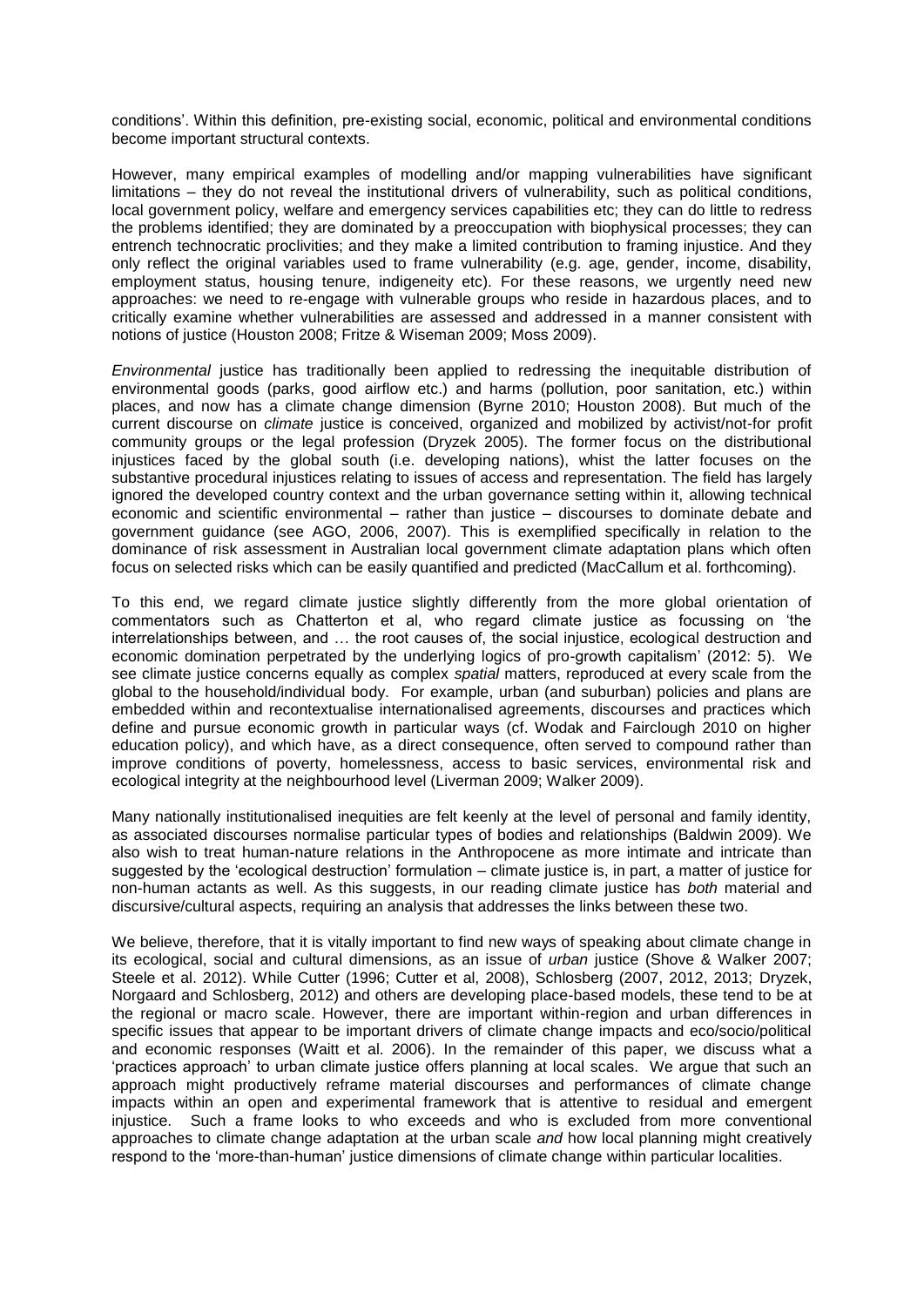# **Climate justice in (critical) practice**

Practices are sets of norms, conventions, ways of doing, know-how and requisite material arrays (Schatzki, 2001) – the modes of doing - embedded in 'practice architectures' (Kemmis et al, 2009: 2); 'the cultural-discursive, material-economic and social-political orders and arrangements that prefigure and shape the conduct of practice'. These architectures shape the shared meanings of discursivities and materialities and the relationalities between elements which constitute practices such as spatial planning and policy-making. In turn, planning practices constitute and reproduce urban space, through and within which human and non-human actors (such as residents, housebuilders, consumers, markets, infrastructure providers etc) derive meaning, produce and consume. Actors are thus 'carriers of practice' (Reckwitz, 2002; Shove, 2010).

Regimes of practice are 'programs of conduct which have both prescriptive effects regarding what is to be done … and codifying effects regarding what is to be known' (Foucault, 1991: 75). In the study of contemporary spatial planning for climate adaptation, ethnographic research of local adaptation strategy- or plan- making and implementation practice as a unit of enquiry can help to establish the relations between discourses, institutions and techniques of practice. Analysis of local authority climate adaptation plans offers insights into the logics of how spatial planners and other actors regard the city and its human and nonhuman habitants, together with the environmental, social, economic and political knowledges, models and assumptions they bring to bear on the issue: what Camic et al (2011) term 'social knowledge'. Our concern is thus with making manifest what causes practitioners and other actors to think and act; ie with methodologies and knowledges.

Jones and Murphy (2010) identify four distinct strands of practice-oriented scholarship: institutional approaches, practice and governmentality, diverse economies and everyday practices, and relational perspectives. With regard to spatial planning, Healey's (2008) work develops a relational institutional approach which is also sensitive to power relations, which has been further developed and applied by Van den Broeck and others (2010; Servillo and Van den Broeck 2012; Van den Broeck et al. 2013). Rather than focusing on institutions in planning, this approach means seeing spatial planning as an institutionalized practice. It involves examining how - at any given time - particular institutions may privilege (but not determine) some actants, some actions, some strategies etc. over others in 'structurally inscribed strategic selectivities' (Van den Broeck, et al. 2013) or 'frames' (Healey, 2008), and the ways - if any - in which actants take account of this differential privileging when choosing a course of action.

A practice approach can thus offer 'an epistemological strategy able to interpret, interrogate, and reveal the formative complexity of socioeconomic phenomena through careful examinations of everyday activities' (Jones and Murphy, 2010: 376), such as preparation and implementation of local authority Climate Adaptation Plans, and the ways in which citizens respond (or not) to similar challenges – as well as to the plans themselves. Our aim is to develop critical engagement with the practice architectures – the social, political, economic and environmental imaginaries, stories, ethics and norms - that configure practices of climate adaptation strategy development and implementation; interactions between institutions, people, places and environments; and how effective responses to global environmental change can be collectively imagined and practised in cities at the local scale. This is important for several reasons:

- By adapting the concept of climate justice to the metropolitan and local government scales, where spatial environmental governance decisions are routinely made (e.g. public infrastructure provision, regulation of private development, environmental management, location of service provision etc) the project addresses the critical gaps in detailed government guidance and in existing research. By identifying constraints and potentials for more contextually relevant responses to environmental change, and climate change in particular, the project will help to break the current impasse, in which climate change adaptation strategies largely remain unimplemented and unimplementable. This could involve a shift of emphasis from a goal- to a process-oriented approach to strategy making, permitting actors to discuss alternative policy instruments, appropriate to local situations.
- By broadening the scope for understanding and addressing environmental change at the local scale - for example to include ecological and social justice concerns, multi-scalar networks, etc - and by explicitly broadening the scope of responsibility to include non-institutional actors, the project will enable new, more integrated/holistic and socially innovative planning-related climate adaptation policies and practices .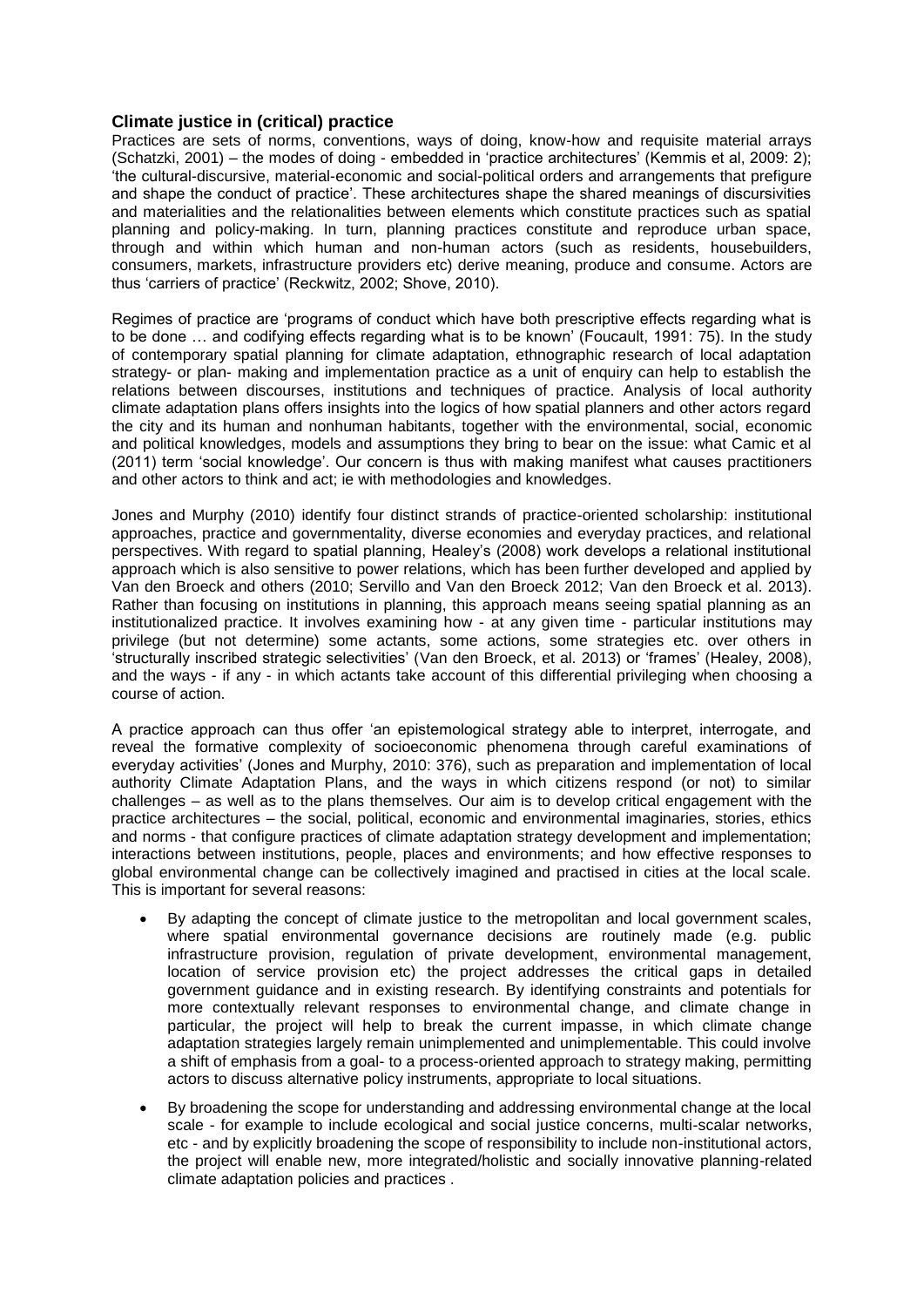By focusing on spatial practice and the local scale, the project brings global environmental change into the realm of actors who can make a difference, and provides an antidote to disempowering discourses which alienate the problem from the everyday.

By using a retroductive approach, an evolving dialogue between empirical observations, practical experimentation and theoretical framing, to investigate the preparation and implementation practices of local Climate Adaptation plans is developed. A retroductive approach is based on the problematisation of a phenomenon (climate adaptation planning), which identifies 'a particular practice or set of practices which appear to constitute, influence, manifest and/or drive the phenomenon in question' (Jones and Murphy, 2010: 381).

The research frame develops Thévenot's (2001) identification of three pragmatic regimes of engagement - the regime of familiarity (eg tacit knowledge, collective learning processes), the regime of planned action (eg discursive, functional, regulatory practices) and the regime of justification (eg how practices structure and embody meanings and identities) – and his key questions of: which good or form of justice is engaged, with what evaluation?; which reality is engaged, with what capacity?; what is the format of relevant information?; which kind of agency is construed? To which we add: what practices are valorised/nonvalorised and with what impacts on which human and non-human actors?

Building on previous analyses of the textual *products* of planning – metropolitan planning strategies (MacCallum et al. 2011) and local government climate change responses from SEQ (MacCallum et al. forthcoming) we examine local practices for climate adaptation planning, using a matrix of indicators developed from Thévenot, Healey (2008) and Van den Broeck et al. (2013). Indicators include the plans' socio-spatial dimensions, intentions, consequences (to date), and their constituent factors, including the cognitive (manifest through discursivities and materialities), performative (eg technical devices), structural (eg logics, norms, rules etc) and power relations (see also Camic et al, 2011).

Analysis focuses on what kinds of epistemologies are reflected in how what counts as 'knowledge' is recognized, collected and utilised in the adaptation planning processes, the ways in which particular individual and collective actants<sup>1</sup> succeed or fail to imbue their values and interests into institutional frames; how institutional frames embody compromises between different values and interests and concomitant power relations and who dominates these compromises; how these structurally inscribed values and interests and concomitant power structures in turn inform the behaviour of different actants; and who benefits and /or loses from this . We are also interested in what kinds of (institutional) learning may (or may not) go on in adaptation planning processes and how far do they encourage (or inhibit) processes of creative discovery through which new policy frames can become recognised and adopted (Healey, 2008).

As Healey's (2008) empirical research indicates, the 'knowledge' which reframes a particular practice may well not be the product of expert or scientific knowledge production in formalised processes, but of social processes external to the accepted mainstream. In addition to investigating the practices of adaptation plan production, therefore, we pay particular attention to non-governmental practices, especially those practices whose potential to reshape urban planning norms and relations is enhanced by their innovative character and their position at the boundaries of local government – for example, those which achieve some level of acknowledgement within institutional circles (e.g. through media coverage or direct lobbying); those which create local planning 'issues' (such as street art, guerrilla gardening etc); those which address actants' needs in ways that fill gaps left by public institutions. Such practices can be described as 'socially innovative' (MacCallum et al. 2009; etc), in that the actions taken to address unmet needs also reconfigure eco-social relations and empower traditionally marginalised actants.

# **Australian cities and climate governance**

As agencies of governance turn their attention to the potential impacts of climate change around Australia, government funding has been made available for work on climate adaptation. As Ireland and McKinnon (2013: 1) point out internationally, however:

…at its best adaptation is focused upon enhancing the adaptive capacity of communities who are facing increased uncertainties… At its worst, adaptation is merely the new catch phrase that is being applied to … programs, whether they genuinely address climate change or not'.

1

 $1$  Actant as a compound noun for human and non-human actors.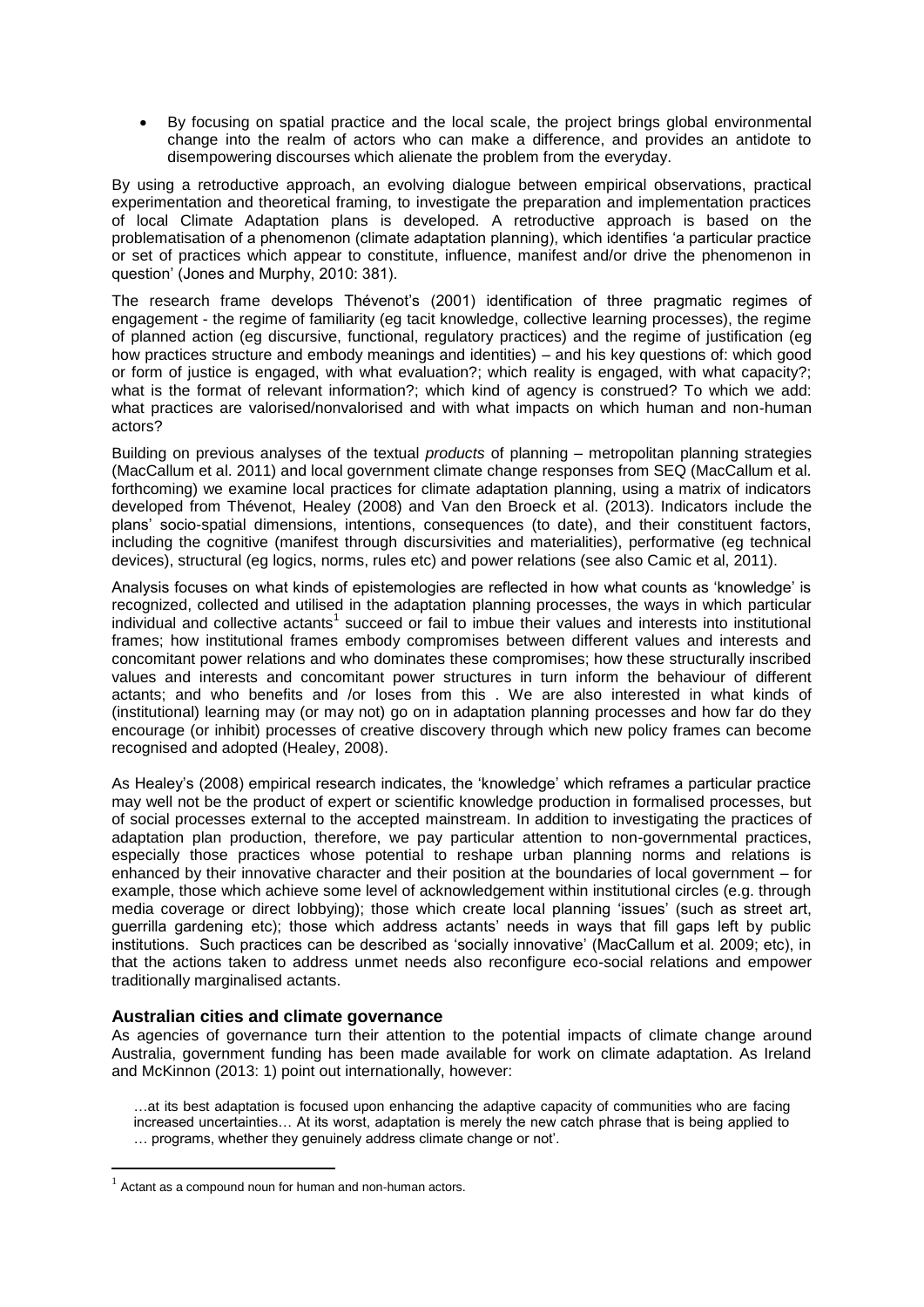Australian local government authorities' Climate Adaptation Strategies or Plans have become locked into a particular model of risk assessment, policy formulation, and technical response in how they respond to global environmental change – in particular climate change. As such, 'there is a tendency to rely on targeted programs, monitoring outcomes against predetermined targets' (Ireland and McKinnon, 2013: 8). We claim that this model actually constrains the ability of actors at the local level to respond in context-sensitive ways, because it straightjackets their thinking about alternative ways of doing things. The model also tends to exclude social and ecological concerns and impacts, potentially leading to inequitable outcomes.

There is no statutory requirement for local government authorities to produce Climate Adaptation Strategies or Plans, though they are encouraged by Federal and State organisations, and a number of financial and intellectual supports exist to this end. This has led to a rather 'patchy' uptake of the challenge at local government level, and also, it seems, a limited approach to dealing with the situated  $complexity$  of local issues.<sup>2</sup> Such Strategies as have been published tend to focus on risk assessment rather than adaptation. It is often assumed that operationalizing adaptation actions within a policy environment will benefit from formal definition of criteria for success, metrics for measuring that success and transparent reporting to stakeholders (Moser, 2010). This tends to imply the quantitative modelling and establishment of achievement indicators associated with risk assessments and modelling, which, as we indicate below, tend to be reductive in what they measure and exclusionary in their coverage.

In 2006, the Australian Greenhouse Office (AGO, now the Department of Climate Change and Energy Efficiency) released a guide outlining how government and business organisations can: identify risks associated with climate change impacts, focus on risks that require further attention and set up a process for ensuring that higher priority risks are managed effectively. This *Climate Change and Risk Management* guide (AGO, 2006), as we indicate, has had a major influence on local government Climate Adaptation planning procedures. However, Booth and Cox (2012) identify two problematic issues with its risk framework in practice. Results were found to be similar across many councils in Western Australia. This could be because the risks faced by the councils are the same, the same consultants prepared the risk assessments, or the instrument is too broad scale to be useful at local scale (see also MacCallum et al. forthcoming). Additionally, assessments target local government operational risks but it is actually a framework for broader strategic assessments and cannot deliver site-specific outputs. Again, this could be a problem caused by consultant misapplication of the instrument or of the instrument itself.

The following year, AGO produced specialised information aimed at local governments which recognises that local responses to climate change require a dual approach not only aimed at mitigation of greenhouse gas emissions, but importantly, also at adaptation: 'making adjustments to existing activities and practices so that vulnerability to potential impacts associated with climate change can be reduced or opportunities realised' (AGO, 2007: 9). The stated aim of AGO is 'to identify climate change adaptation actions for local government that produce benefits *other than those that are strictly tied to climate change* and in particular provide *a net economic, social or environmental benefit no matter what level of climate change occurs*' (2007, p. 14, emphasis added). The emphasis here is on producing benefits whether linked to climate change or otherwise, a framing that appears to have influenced some Councils to adopt a 'weak' ecological modernisation perspective that implicitly ignores the unevenness of climate change impacts across communities (MacCallum et al. forthcoming). The process, in line with the AGO's ongoing approach, is essentially that of risk assessment, which should follow the specific guidelines outlined in the Report.

Although the Report includes sections on infrastructure and property services, provision of recreational facilities, natural resource management and so on, these are not treated as planning related. With regard to local authorities' spatial planning functions, only development approval gains attention, although authorities are told to 'incorporate potential climate change adaptation actions into

1

<sup>&</sup>lt;sup>2</sup> For example by 2011 less than 25% of Victorian local authorities had produced comprehensive strategies and only the Shire of Darebin (a Melbourne inner suburb noted for its multicultural, gentrifying population) has produced a strategy addressing issues of climate justice. MAV (2011) reported that in Victoria, 19 (of 79) local government authorities had prepared (through consultants) comprehensive Climate Adaptation Strategies.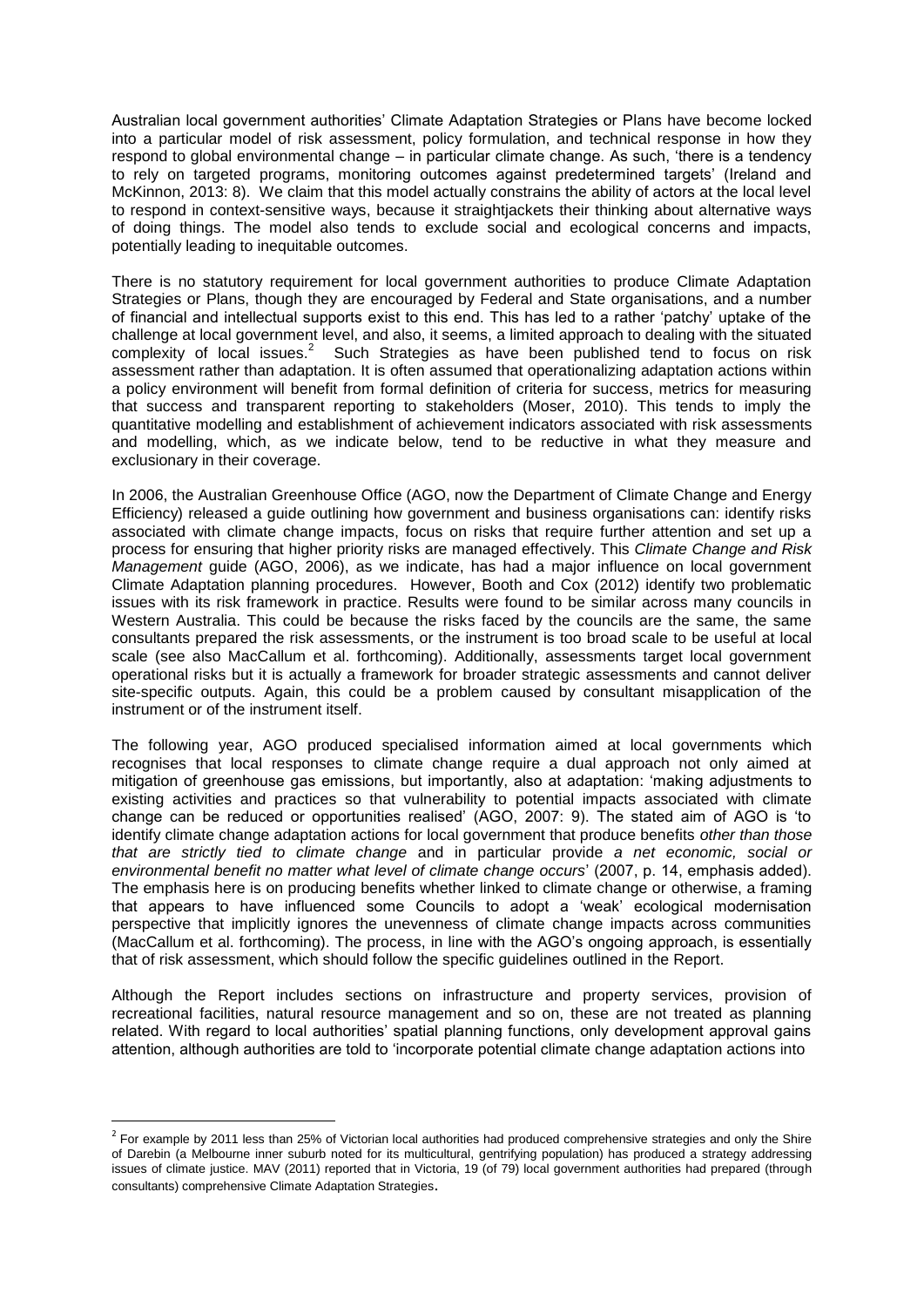strategic planning where appropriate' (AGO, 2007: 14). This is an extremely restrictive view of local planning functions.<sup>3</sup>

To support the implementation of these programs, the DCCEF's Local Adaptation Pathways Program (LAPP) provides funding to help councils undertake climate change risk assessments and develop action plans to prepare for the likely local impacts of climate change. Funding is only provided, however, if the proposed processes aligned with those outlined in AGO 2006. Approximately 90 Councils, many of these in groups, have been funded over two rounds - Round 1 (2008) largely funded projects in coastal urban areas, and Round 2 (2009) focused on rural and remote areas.

The Federal government also developed a National Climate Change Adaptation Framework (COAG, 2007) which outlined strategies to understand and manage climate change impacts in key sectors, including settlements, infrastructure and planning. The Framework proposed potential adaptation actions to be implemented over a five to seven year timeframe. A national implementation plan was to be developed in 2007, with biennial reporting and a review in 2011. However, these were not undertaken. Instead, a Select Council on Climate Change was announced in early 2011 with what is effectively a vague, national remit (DCCEF, 2012).In addition to the specific programs noted above, there currently exists a plethora of 'factsheets' and policy guidance from governance and other institutions exhorting climate adaptation at Federal and State scales (eg NCCARF, ACCARNSI, MAV, VLGA), but there remains an absence of an overarching policy framework. Local councils thus operate in something of a policy vacuum (Booth et al, 2011: 7). ACCARNSI research suggests that successful adaptation for cities will require medium-term structure plans and long-term strategic plans of 100 years plus (Booth et al, 2011: 7), which time-frame is so uncertain as to be impossible for spatial planners to contemplate with confidence.

The long time-frame also causes confusion for spatial planners as it contradicts national spatial planning policy reports which emphasise the need for certainty. The spatial planning reports call for cities to become more resilient by mitigating and adapting to climate change (National Urban Policy, 2011: 48). Planning processes in the National Policy are restricted to considerations of infrastructure provision and the operational needs of emergency management (p. 49). While the Position Paper *Adapting to Climate Change in Australia* (Department of Climate Change, 2010) absolved itself from considering spatial planning responsibilities by looking towards the COAG Reform Council's *Review of Capital City Strategic Planning Systems,* the Review (published in 2012) is an evaluation of how States' metropolitan plans meet nine generic criteria,<sup>4</sup> and makes no concrete recommendations in this area.

Our collective recent research shows that, as suggested above, local governments' climate change adaptation responsibilities are often framed by technical discourses received from higher levels of government (Byrne et al., 2009; MacCallum et al. forthcoming; Steele and Gleeson, 2010a, 2010b; Houston, 2008), complicating, obscuring, and diluting local relevance and consequently the implementation of effective strategies*.* If climate change is perceived as a 'distant problem', someone else's responsibility or as 'too hard' to deal with, local decision-makers are unlikely to factor it into everyday decisions such as processing development applications or making local policy. Moreover, if local authorities develop their planning responses based on a 'template approach', as the first round of LAPP seemed to encourage, innovation can become stifled. In particular, as we have found in the past, this means that social objectives such as inclusion, justice and political engagement can be more or less ignored as tangential to the more obvious and 'central' environmental and economic impacts of climate change (MacCallum et al 2011; Steele et al 2012) – that is, social justice may be seen as a 'fuzzy' ideal and not a direct tangible outcome of decision-making. Consequently, there will be little hope of remedying climate change inequalities and their material consequences. This appears to us as a critically important gap – adaptation to a drastically altered future surely requires attention to how social relations will be affected, and efforts to ensure that past injustices are not made worse.

Justice, therefore, we argue remains a chronically 'underdeveloped area of Australian thinking about climate change' (Garnaut 2009: 1): climate change and eco-social justice appear almost to inhabit

<u>.</u>

 $3$  And yet at the State level the same time, there is a high expectation – indeed a national requirement – that metropolitan plans will include strategies to address climate change adaptation (COAG 2009)

<sup>&</sup>lt;sup>4</sup> 'Climate change mitigation and adaptation' is one of nine 'nationally significant policy issues' listed under criterion 4.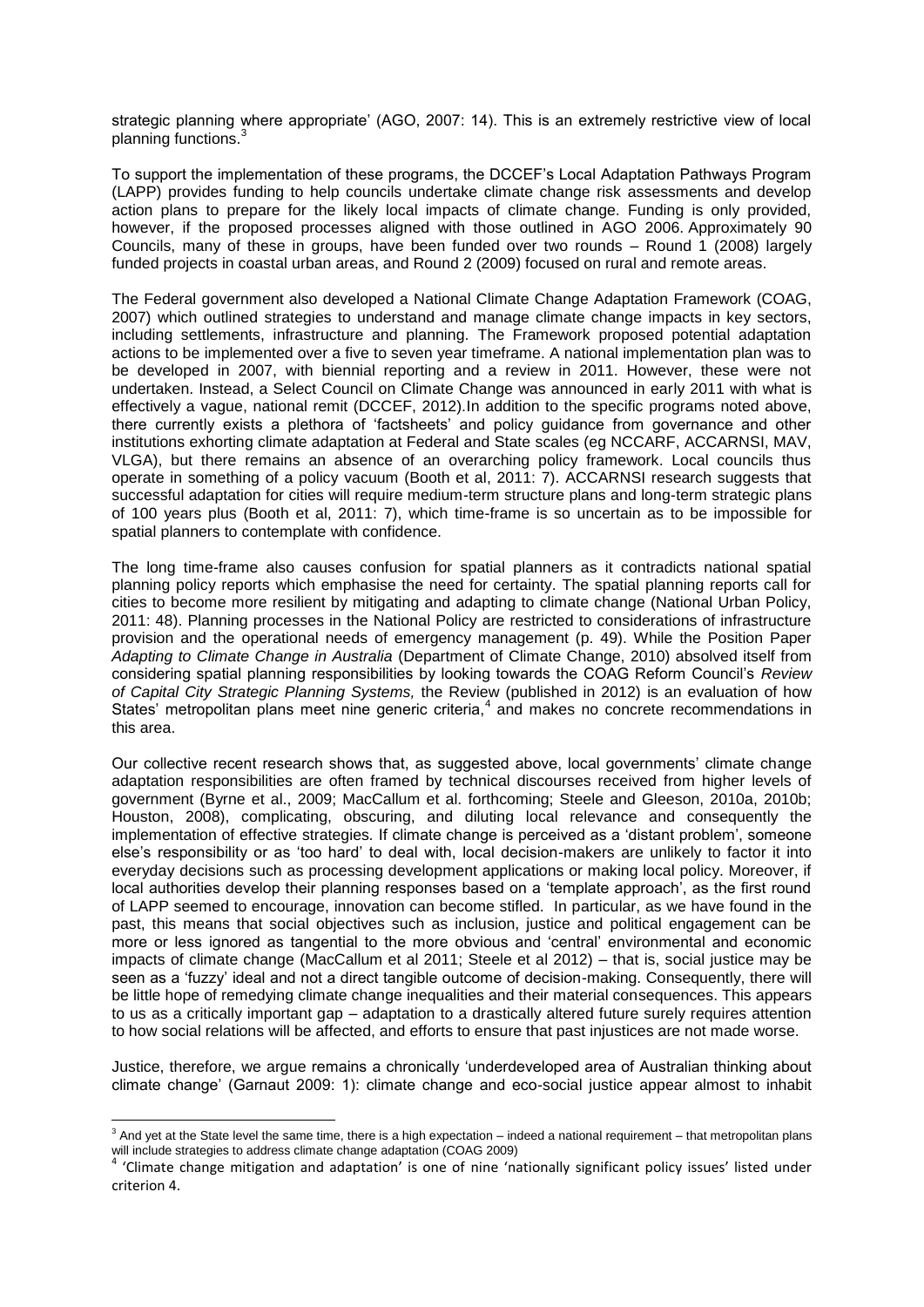discrete worlds within public discourse. There is a historical failure of Australian urban climate change responses to embrace eco-social justice concerns (Brotherhood of St Lawrence 2007) which requires urgent redress. Surveys of existing urban climate change policies and adaptation strategies tend to be international in scope (e.g. UNDP, 2007), though focused Australian research (e.g. Byrne et al. 2009; Smith et al, 2009; Booth et al, 2011; Booth and Cox, 2012; MAV, 2011; Preston et al, 2011) is increasing. Reports identify many technological and management 'solutions' to environmental, legal and financial risks, but few instances where governments have confronted the difficult challenges of enacting the major economic and lifestyle changes that are increasingly seen as necessary, not only by activists but also by the scientific establishment (Bulkeley 2001; Slocum 2004).

At all scales of action, we see few challenges to the status quo; rather, governments have tended to respond with public infrastructure and energy efficiency rebates, largely directed to wealthier neighbourhoods and households (Macintosh & Wilkinson, 2010). Further, as technocratic registers have dominated public discourse on the subject, alternative ways of knowing, such as indigenous, gendered, and eco-centric perspectives have effectively been excluded (Byrne *et al.* 2009; Houston 2008; MacCallum et al. 2011, forthcoming). In response, we need to develop and embed in our praxis a notion of the *climate-just city* (Steele et al. 2012).

#### **Conclusion**

The emerging Australian scholarship on 'climate justice' helps to explain the inequitable impacts of climate change upon marginalised and disadvantaged communities (Fritz and Wiseman 2009; Moss 2009; Steele et al 2012). While climate change is an increasingly mainstream concern for urban governance, recent research suggests that associated policies and strategies tend to focus almost exclusively on scientific and technical concerns (e.g. predicting sea level rise, managing legal liability), rather than on social and cultural consequences of climate change and, crucially, their implications for eco-social equity and justice (Byrne et al. 2009; Gleeson 2007).1 A critical focus on urban governance and policy responses to climate change should, therefore, ask questions concerning: 'who dominates?' 'who benefits?', 'who is most impacted'?, and 'who gets left behind?'

Changing practices will require changing the practice architectures. This will involve changes to subjectivations (how people regard each other), power relations and acceptance of other discourses, knowledges, performativities and so on which affect 'what is to be known' and 'what is to be done' (Houston et al. 2012). Such changes will require transition management, including guidance and so on. As urban researchers we are interested in adaptation planned through public Climate Adaptation Plans, but also in the adaptive responses (both planned and spontaneous) of citizens – especially of households and organisations who are developing collective actions that, in our view, challenge the stark dichotomy between public and private action. Through such engagement with practice, our critical praxis ambition is to go beyond analysis to identify positive, democratic, socially and environmentally just *alternative* practices and to examine their potentialities for upscaling and broader adaptation within the Australian urban governance setting.

# **References**

- Adger, W. N., Agrawala, S., Mirza, M. M. Q., Conde, C., O'Brien, K., Pulhin, J., et al. (2007). 'Assessment of adaptation practices, options, constraints and capacity'. In, IPCC (M. L. Parry, O. F. Canziani, J. P. Palutikof, P. J. v. d. Linden and C. E. Hanson, Eds.), *Climate Change 2007: Impacts, Adaptation and Vulnerability.* Cambridge University Press, Cambridge: 717–743.
- AGO (Australian Greenhouse Office) (2006) *Climate change impacts and risk management: a guide for business and government*, Department of Environment and Heritage, Canberra
- AGO (Australian Greenhouse Office) (2007) *Climate change adaptation options for local government*, Department of the Environment and Heritage, Canberra
- Barnett, J. (2006).Climate change, insecurity and justice. In W. N. Adger, J. Paavola, M. J. Mace, & S. Huq (Eds.), *Fairness in adaptation to climate change*. Cambridge, MA: MIT Press Booth P. and Cox R. (2012) *Portfolio of Case Studies of Climate Change Adaptation Tools and Application Processes used by Local Government Practitioners*, NCCARF Settlements and Infrastructure, http://www.nccarf.edu.au/settlements-
- Booth P., Graham P. and Chen N. (2011) *Towards a National Climate Change Adaptation Framework for the Built Environment*, Position Paper, City Futures Research Centre, UNSW, Sydney. http://www.nccarf.edu.au/settlements-infrastructure/node/76
- Brotherhood of St Laurence (2007) *Equity in Response to Climate Change,* Roundtable Report. BSL, Melbourne. 26 March.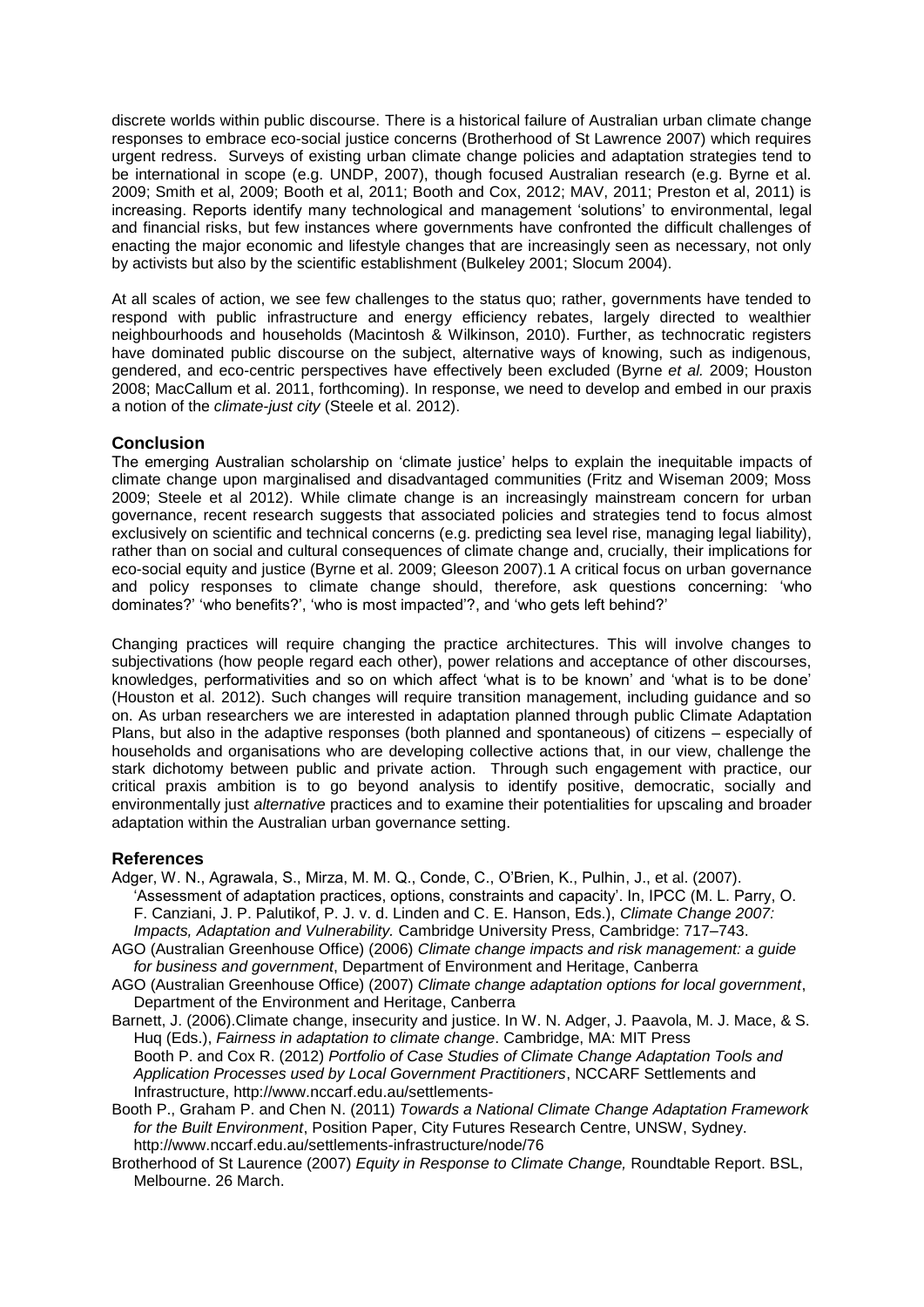Bulkeley H. (2001) 'Governing climate change: the politics of risk society?', Transactions of the Institute of British Geographers, 26: 430-47.

Byrne J. (2010) 'Environmental justice'. *Encyclopedia of Geography,* Sage, Thousand Oaks

- Byrne, J., Gleeson, B., Howes, M. and Steele, W. (2009) 'Climate change and Australian urban resilience: the limits of ecological modernization as an adaptive strategy', in Davoudi, S., Crawford, J. and Mehmood, A. (Eds.), *Planning for climate change: strategies for mitigation and adaptation for spatial planners*, Earthscan, London**:** 136-54.
- Camic C., Gross N. & Lamont M. (2011) 'The study of social knowledge making', in Camic C., Gross N. & Lamont M. (Eds) *Social Knowledge in the Making,* Chicago University Press, Chicago: 1-40.
- Chatterton P., Featherstone D. and Routledge P. (2012) 'Articulating climate justice in Copenhagen', *Antipode*, 1-19.
- COAG (Council of Australian Governments) 2007 *National climate change adaptation framework*. Department of the Prime Minister and Cabinet, Canberra
- Cutter S. (1996) 'Vulnerability to environmental hazards', *Progress in Human Geography*, 20(4): 529- 539.
- Cutter S., Barnes L., Berry M., Burton C., Evans E., Tate E. and Webb J. (2008) 'A place-based model for understanding community resilience to natural disasters', *Global Environmental Change*, 18(4): 598-606.
- Dryzek J. (2005) *The Politics of the Earth - Environmental Discourses*, Oxford University Press, Oxford.
- Dwyer A., Zoppou C., Nielson O., Day S and Roberst S. (2004) 'Quantifying social vulnerability: a methodology for identifying those at risk to natural hazards', *Geoscience Australia Record*, No. 14, Department of Industry, Tourism and Resources, Commonwealth of Australia, Canberra.
- Fritze J. and Wiseman J. (2009) 'Climate justice: key debates, goals and strategies', in Moss, J. (ed.) *Climate Change and Social Justice*, Melbourne University Press, Melbourne:
- Fussel M. (2007) 'Adaptation planning for climate change: concepts, assessment, approaches, and key lessons', *Sustainability Science*, 2: 265-275.
- Garnaut R. (2009) 'Foreword: climate change as an equity issue', in Moss, J. (ed), *Climate Change and Social Justice*, Melbourne University Press, Melbourne:
- Griggs S. and Howarth D. (2011) 'Discourse and practice: using the power of well being', *Evidence and Policy,* 7(2): 213-226.
- Healey P. (2008) *Urban Complexity and Spatial Strategies: towards a relational planning for our times*, Routledge, London.
- Houston D. (2008) 'Crisis and resilience: Cultural methodologies for environmental sustainability and justice.' *Continuum,* 22: 179-90.
- Houston, D., MacCallum, D. and Steele, W. (2012) 'Climate Cosmopolitics', presented to the *Beyond Utopia* conference, Santa Barbara, March.
- Ikeme J. (2003) 'Equity, environmental justice and sustainability: incomplete approaches in climate change politics', *Global Environmental Change*, 13:195-206.
- Intergovernmental Panel on Climate Change (IPCC) (2001) Climate Change 2001: Working Group II. Impacts, Adaptation and Vulnerability, www.grida.no/publications/other/ipcc\_tar [accessed 05/03/2013].
- Intergovernmental Panel on Climate Change (IPCC) (Parry M. Canziani O., Palutikof J., van den Linden P. and Hanson C. Eds.) (2007) *Climate Change 2007: Impacts, Adaptation and Vulnerability.* Contribution of Working Group II to the Fourth Assessment Report of the Intergovernmental Panel on Climate Change (Vol. 2). Cambridge University Press, Cambridge.
- Ireland P. (2010) 'Climate change adaptation and disaster risk reduction: contested spaces and emerging opportunities in development theory and practice', *Climate and Development*, 2: 332- 345.
- Ireland P. and McKinnon K. (2013) 'Strategic localism for an uncertain world: a postdevelopment approach to climate change and adaptation', *Geoforum*,
- http://dx.doi.org/10.1016/j.geoforum.2013.01.005 [accessed 05/03/2013].
- Jones A. and Murphy J. (2010) 'Theorizing practice in economic geography: foundations, challenges, and possibilities', *Progress in Human Geography*, 35: 366-392.
- King D. and MacGregor C. (2000) 'Using social indicators to measure community vulnerability to natural hazards, *Australian Journal of Emergency Management*,

Liverman D. (2009). Preface: *[Suffering the Science, Climate Change, People and Poverty](http://www.oxfam.org/en/policy/bp130-suffering-the-science)*. Oxfam

MacCallum, D., Moulaert, F., Hillier, J. & Vicari Haddock, S., eds. (2009) *Social Innovation and Territorial Development,* Ashgate, Aldershot.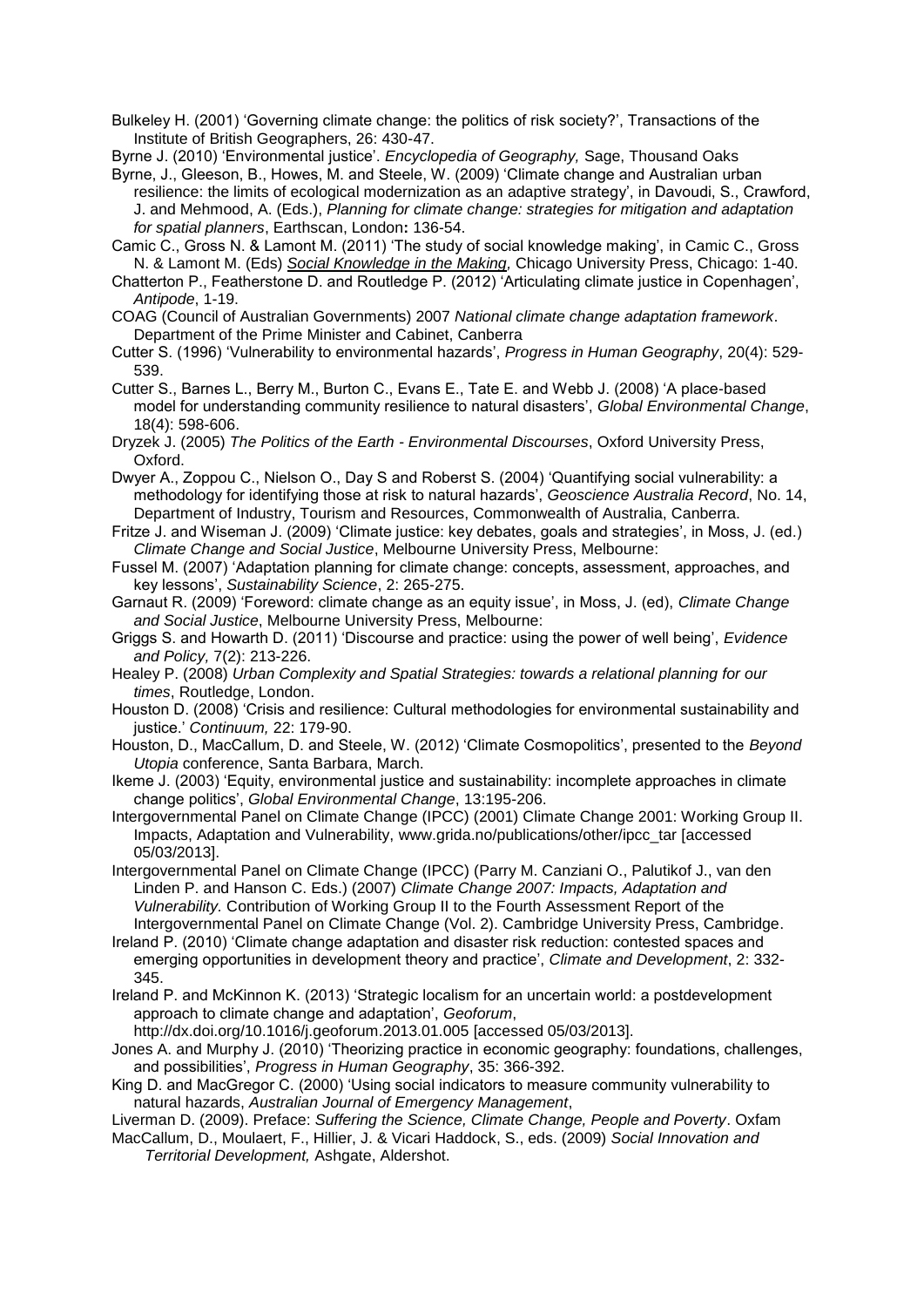- MacCallum D.,Byrne J. and Steele, W. (forthcoming 2013) Whither justice? An analysis of climate change responses from South East Queensland, Australia. *Environment and Planning C: Governance and Policy*
- MacCallum, D., Moulaert, F., Hillier, J. and Vicari-Haddock, S., eds. (2009) *Social Innovation and Territorial Development*, Ashgate, Aldershot.
- MacCallum, D., Steele, W., Byrne, J. and Houston, D. 2011. 'Environmental imaginaries: climate change as an object of urban governance, *State of Australian Cities*, Melbourne, November
- Moser S. (2010) 'Now more than ever: The need for more societally relevant research on vulnerability and adaptation to climate change', *Applied Geography*, 30: 464–474
- Moss J. (ed.) (2009) *Climate Change and Social Justice,* Melbourne University Press, Melbourne.
- Pahl-Wostl C., Giupponi C., Richards K., Binder C., de Sherbinin A., Sprinz D., Toonen T. & van Bers C. (2012) 'Transition towards a new global change science: Requirements for methodologies, methods, data and knowledge', *Environmental Science and Policy,* http://dx.doi.org/10.1016/j.envsci.2012.11.00
- Preston B., Westaway R. and Yuen E. (2011) 'Climate adaptation planning in practice: an evaluation of adaptation plans from three developed nations', *Mitigation and Adaptation Strategies for Global Change*, 16:407–438.
- Reckwitz A. (2002) 'Toward a theory of social practices: a development in culturalist theorising', *European Journal of Social Theory*, 5(2): 243-263.
- Schatzki T. (2001) 'Introduction: a practice theory', In, Schatzki, T., Knorr Cetina, K. and von Savigny, E. (eds) *The Practice Turn in Contemporary Theory,* Routledge, New York: 1-14.
- Schlosberg D. (2007) *Defining Environmental Justice: Theories, Movements, and Nature*, Oxford University Press, Oxford
- Schlosberg D. (2012) 'Climate Justice and Capabilities: A Framework for Adaptation Policy', *Ethics and International Affairs*, 26(4): 445-461.
- Servillo L. and Van den Broeck P. (2012) 'The social construction of planning systems. A strategicrelational institutionalist approach', *Planning Practice and Research*, 27(1): 41 – 61.
- Sherrard J. and Tate A. (2007) 'Equity in response to climate change roundtable An Australian snapshot', in Brotherhood of St Laurence, *Equity in Response to Climate Change,* Roundtable Report. BSL, Melbourne. 26 March
- Shove E. and Walker G. (2007) 'Caution! Transitions ahead: politics, practice and sustainable transition management', *Environment and Planning A*, 39: 763-70.
- Slocum R. (2004) 'Polar bears & energy efficient lightbulbs: strategies to bring climate change home.' *Environment and Planning D, Society and Space,* 22: 413-38.
- Smit B., Burton I., Klein R. and Street R. (1999) 'The science of adaptation: a framework for assessment', *Mitigation and Adaptation Strategies for Global Change*, 4: 199-213.
- Stallworthy, M. 2009. 'Environmental Justice Imperatives for an Era of Climate Change.' Journal of Law and Society 36: 55-74.
- Steele W. and Gleeson B. (2010a) 'Mind the governance gap: oil vulnerability and urban resilience in Australian cities', *Australian Planner,* 47: 302-10.
- Steele W. and Gleeson B. (2010b) 'Planning in climate change', in Gleeson. B. & Steele, W. (eds*.), A Climate for Growth: planning South-East Queensland,* University of Queensland Press, Brisbane: 108-27.
- Steele, W., MacCallum, D., Byrne, J., Houston, D. (2012) Planning the climate-just city, *International Planning Studies* 17(1): 67-83 .
- Thévenot, L. 2001, 'Pragmatic regimes governing the engagement with the world', In Schatzki, T., Knorr Cetina, K. and von Savigny, E. (eds), *The Practice Turn in Contemporary Theory,* Routledge, New York,: 56-73.
- UNDP (United Nations Development Programme) (2007) *Draft monitoring and evaluation framework for adaptation to climate change*. UNDP, New York.
- Van den Broeck P. (2011) 'Analysing social innovation through planning instruments: a strategicrelational approach', in S. Oosterlynck, J. Van den Broeck, L. Albrechts, F. Moulaert and A. Verhetsel (Eds) *Strategic Spatial Projects. Catalysts for Change,* Routledge, London and New York: 52-78.
- Van den Broeck P., Abdelwahab M., Miciukiewicz K. and Hillier J. (2013) 'On analysing space from a strategic-relational institutionalist perspective: The cultural park for children in Cairo', *International Planning Studies* (at proof stage).
- Waitt G., Head L., and Gill N. (2006) 'Introduction: applied natures: cultural engagements with Australian environmental management', *Australian Geographer,* 37:1-3.
- Walker, G. (2009). "Globalizing Environmental Justice." *Global Social Policy* 9(3): 355-382.